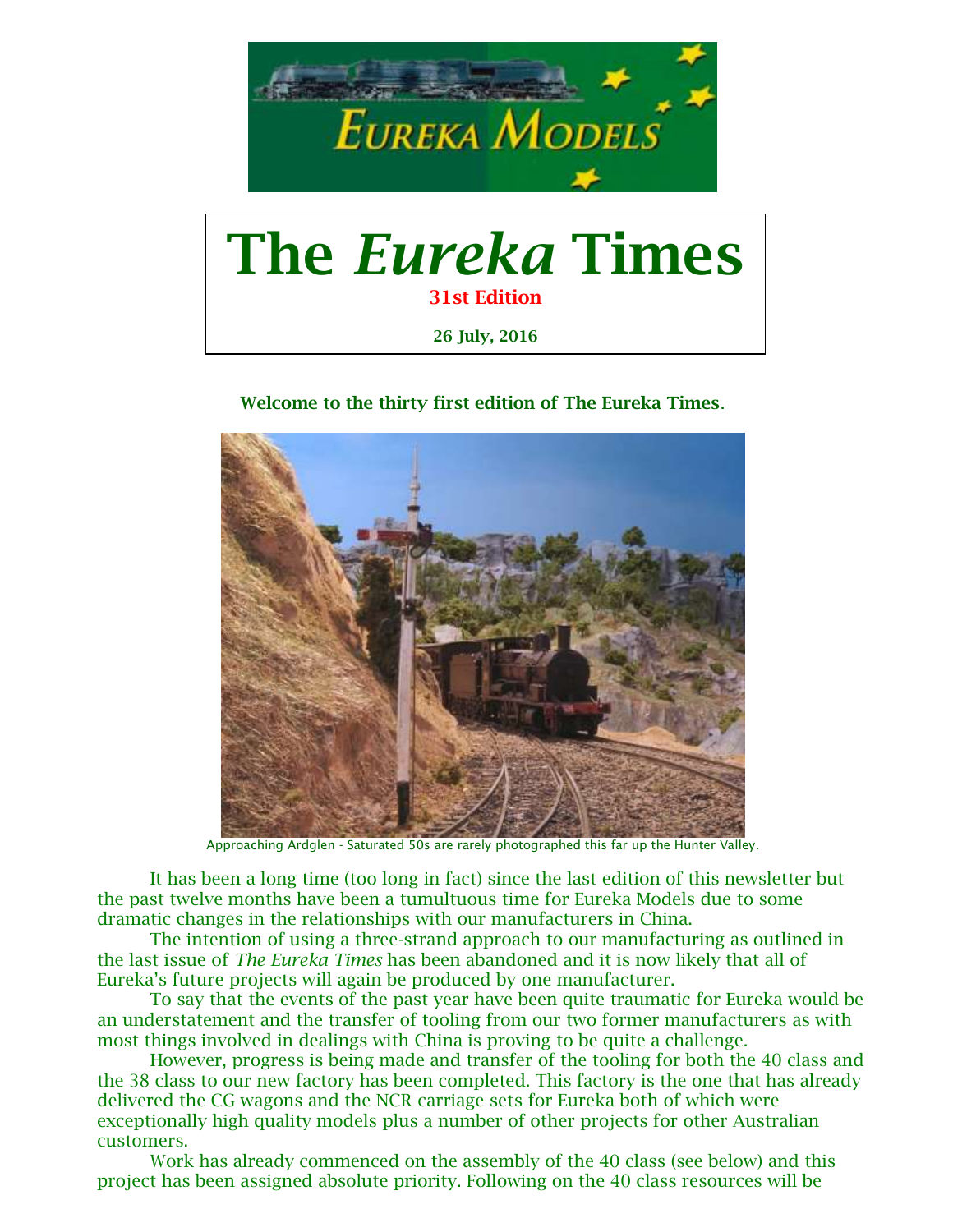devoted to projects for which the tooling has already been completed. This will be the VR K class and the 38 class re-run as major projects and the VR "S" Bogie flat and VR/SAR "O" bogie open wagons, the NSWGR Bogie Oil tanker, the Private Owner four wheel coal hoppers which the factory refers to as 'minor' or 'fill in' projects. These projects only involve about four to six weeks assembly time each and will be slotted into the production schedule as assembly time becomes available.

The completion of all these projects would allow us here at the Eureka office to claim for the first time in a long time that we are up to date. Not sure how we would handle that feeling if it was to happen.

In terms of new projects, that is, projects which involve substantial new tooling, preparation is centered around the 620/720 – DEB set projects, the 59 class and the second group of 12 wheelers.

2015 was a most difficult year for us here at Eureka but we still managed to deliver the 50 class, CG wagons and in early 2016 the NCR sets. There are still challenges to face with respect to the transfer of our remaining tooling but with the 40 class to come in 2016 and with at least six further projects already backed up ready to follow, the continuous flow of quality models from Eureka's manufacturer can be looked forward to with confidence. Come along with us for the ride.

# The 40 Class:

The tooling for the 40 class is now safely located at the injection factory to whom the injection process is sub-contracted. All tooling for both plastic and zinc allow parts have been tested and found to be in perfect condition and fit for purpose. The accompanying photograph shows the batch of test samples that were recently received from the factory. Purchase of out-sourced components such as motor, wheels and electrical items has commenced.

Once all injection work is complete and all out-sourced components have been received, the painting and assembly processes will be carried out at our main factory which is located outside of Nanjing.

From the accompanying photographs it can be seen that apart from the painting process (a major and highly skilled step involving some very sophisticated equipment especially the pad printing machines) the assembly process is just like putting a big plastic kit together. It is so easy in fact that it can be done with one hand. (See the girl at the right hand end of the photo.)

The factory is not putting a definite date on delivery at this stage but is saying that it will be before Christmas.

It has been a long time since full details of the 40 class offering so all details including artwork will be outlined in the next couple of issues of *The Eureka Times*.



Photo 1 - The 40 class injection samples. Photo 2. – This assembly caper is so simple it can be done one handed.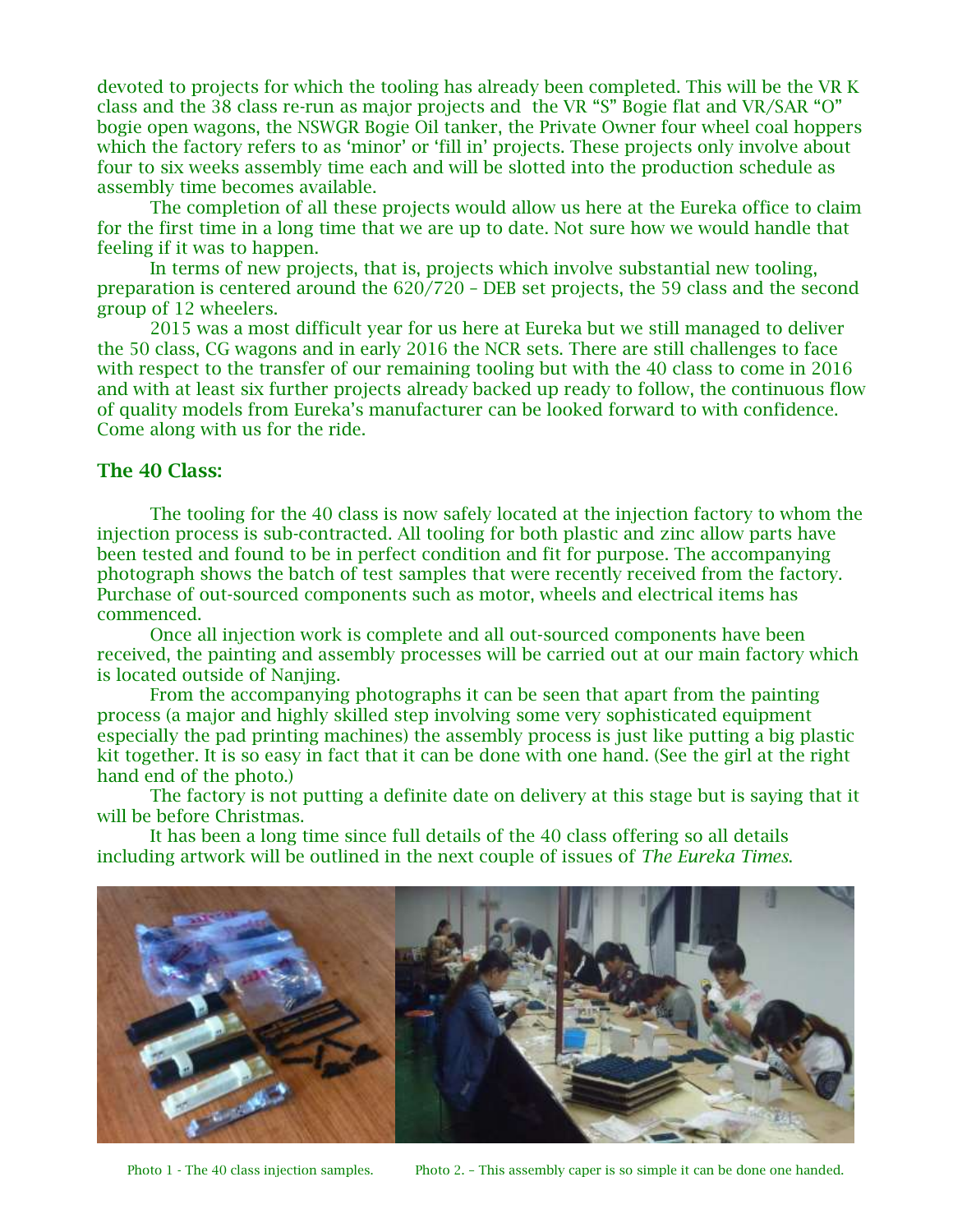## The 38 Class re-run:

The 38 class re-run is about to get underway with the tooling now at the new factory. Similar testing of the tooling as was done with the 40 class will be carried out at the injection factory when time on the injection machines is available. The tooling includes the changes that were made to the cut-out in the nose of the stream-lined version. Some improvements to the manufacture of the side rods and mechanism are planned but toolingwise the re-run will be the same as the first run.

The re-run will include the following engine numbers.

|               | Streamlined: 3801 Green and Black | Non-Streamlined 3806 Green |               |                        |
|---------------|-----------------------------------|----------------------------|---------------|------------------------|
| $3803#$ Black |                                   |                            |               | 3807 Royal Train Black |
| 3804 Black    |                                   |                            | 3809# Black   |                        |
| 3805# Green   |                                   |                            | $3820#$ Black |                        |
|               |                                   |                            | 3827# Green   |                        |
|               |                                   |                            | 3830 Green    |                        |
|               |                                   |                            |               |                        |

The numbers marked with a hash (#) are being produced in very limited numbers only and are intended to be basically "to order" only. Artwork is being prepared and will appear on our web-site when ready.

### The K Class:

The K class is the third major project for which the tooling has been completed. Once the tooling has been moved to our new factory as with the 40 and 38 class projects the tooling will be tested and assembly commenced.

Thought is currently being given to K class engine numbers and liveries. At this stage the following combinations are being proposed:

| <b>Wheels</b>  | <b>Windows</b> | <b>Livery</b>                   | <b>Engine Numbers</b> |
|----------------|----------------|---------------------------------|-----------------------|
| Spoked         | Double         | <b>VR</b> black                 | K150, K155, K160,     |
|                |                |                                 | K166, K172            |
| <b>Spoked</b>  | Double         | Mornington Green.               | K163                  |
| Spoked         | Double         | <b>Steam Rail Blue</b>          | K183                  |
| <b>Box Pok</b> | Single         | <b>VR Black</b>                 | K187                  |
| <b>Box Pok</b> | <b>Single</b>  | <b>Maroon</b>                   | K190                  |
| <b>Box Pok</b> | Single         | <b>VR Black</b>                 | K192                  |
| <b>Spoked</b>  | <b>Single</b>  | <b>Steam Rail Black and Red</b> | K184                  |

Artwork will be published in a future issue of *The Eureka Times*.

#### The NSWGR 12 Wheelers - The second batch - MAL, ACS and AB91

The next release in Eureka's 72'6" car programme will be a MAL sleeping car, an ACS composite sleeping car and the AB91 Dining car. Drawings for the three cars have been completed and signed off and tooling will commence when time at the tooling manufacturer is available. This is expected to be in October which would see tooling completed and the associated test samples available in early 2017. Painting and Assembly would follow with delivery by mid-2017.

These cars will be sold individually as will be the case with future releases in the Eureka 12 wheeler program. (With production of this second group of 12 wheelers underway the composition of the next group is currently under consideration. More details in future editions.)